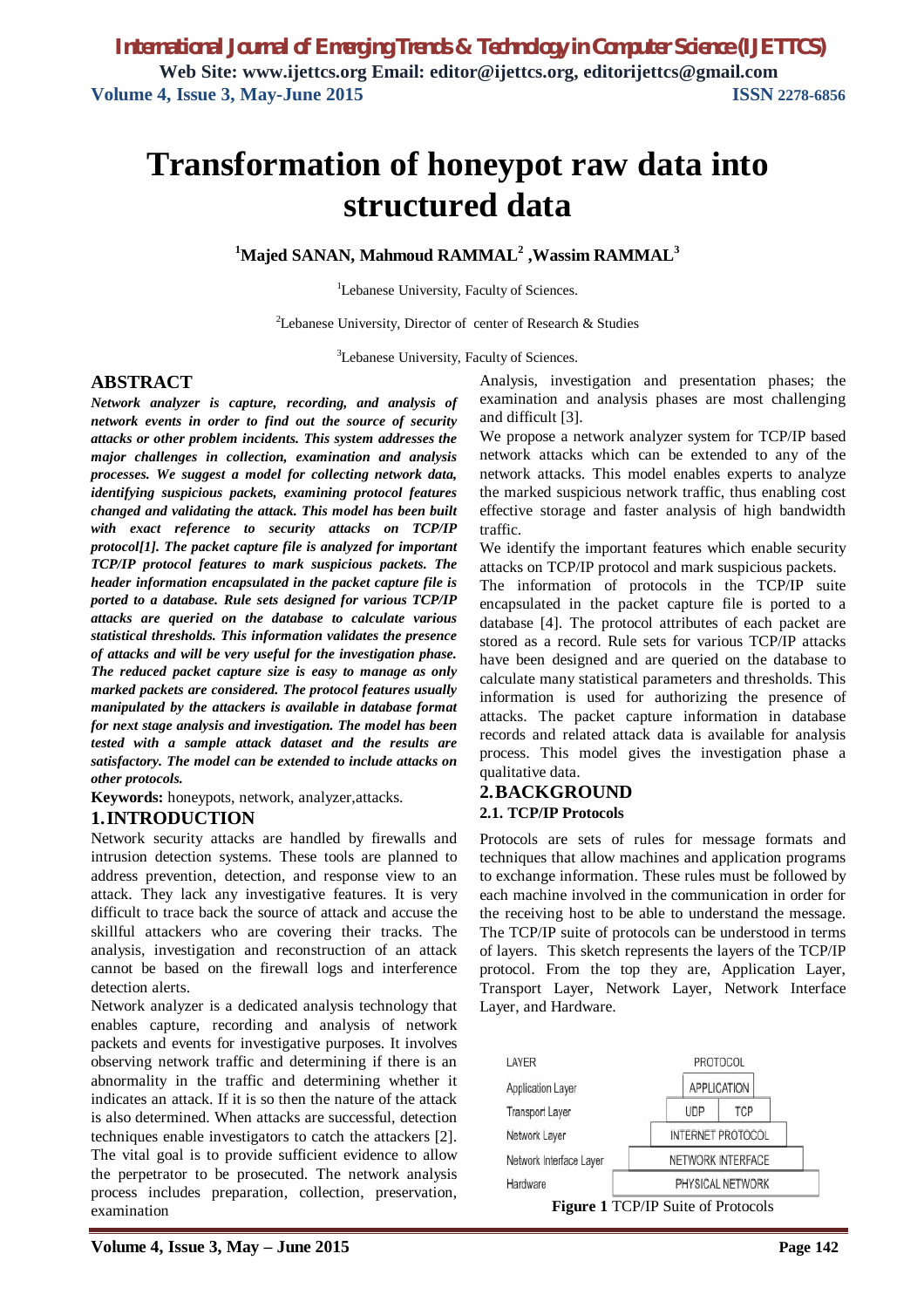TCP/IP sensibly defines how information moves from sender to receiver. First, application programs send messages or streams of data to one of the Internet Transport Layer Protocols, either the User Datagram Protocol (UDP) or the Transmission Control Protocol (TCP)[5]. These protocols receive the data from the application, divide it into smaller parts called packets, add a destination address, and then pass the packets along to the next protocol layer, the Internet Network layer.

The Internet Network layer surrounds the packet in an Internet Protocol (IP) datagram, puts in the datagram header and trailer, chooses where to send the datagram (either directly to a destination or else to a gateway), and passes the datagram on to the Network Interface layer.

The Network Interface layer accepts IP datagrams and spreads them as frames over specific network hardware, such as Ethernet.

In TCP/IP, there are four layers of protocols that provide the means for a system to carry data to other systems on the network. Each layer works independently of the other layers and passes the data to either the layer above it or the layer below it. The TCP/IP model defines 4 layers - The Link, Internet, Transport and Application:

In TCP/IP, there are four layers of protocols that provide the means for a system to deliver data to other systems on the network. Each layer works independently of the other layers and passes the data to either the layer above it or the layer below it. The TCP/IP model defines 4 layers - The Link, Internet, Transport and Application:

### **NETWORK ACCESS LAYER (Link):**

Is the first layer, and it deals with the physical network. It has a protocol for every physical network standard. Functions achieved at this level include encapsulating IP datagrams into the frames transferred by the network[6]. What it does is prepare the data so that it can be operated on by the level above it, the Internet Layer.

### **INTERNET LAYER:**

The most important of the TCP/IP protocol suite, its functions include defining the Internet addressing scheme and learning whether or not to pass it up or pass it on. This is where the fragmentation or reassembly of datagrams occurs. It is connectionless, meaning it does not have to connect to the system that is receiving or sending the data.

### **TRANSPORT LAYER:**

Is where the TCP exist in, TCP provides reliable data delivery by allowing that it received the data to the sending host and setting the protocol for checking for errors. TCP is responsible for providing the data to the correction application at the next layer, the Application Layer.

### **APPLICATION LAYER:**

Contains many application protocols such as **TELNET, FTP** and

**SMTP** (Simple Mail Transfer Protocol) which delivers electronic mail

#### **2.2. TRAFFIC ANALYSIS WITH WIRESHARK 2.2.1. WHY WIRESHARK?**

Wire shark is open-source protocol analyzers designed by Gerald Combs that runs on Windows and UNIX platforms originally known as Ethereal, its main objective is to analyze traffic as well as being an excellent, easy-touse application for analyzing communications and resolving network

Problems

Wire shark implements a range of filters that facilitate the definition of search criteria and currently supports over 1100 protocols; all with a simple and intuitive front-end that enables you to break down the captured packets by layer.

Wire shark understands the structure of different networking protocols, so you are able to view the fields of each one of the headers and layers of the packets being monitored, providing a wide range of options to network administrators when performing certain traffic analysis tasks.

### **2.2.2. WHERE TO CAPTURE DATA**

The first step in auditing networks is to define where to analyze the traffic.

Picture yourself in a common scenario. You find yourself in a switched environment made up of a number of switches, several terminals and a file server. Network performance has dropped in recent days and the cause is unknown.

You do not have IDS (Intrusion Detection System) that can raise the alarm or inform of attacks or network malfunction, and you know that there are no problems with the transfer rate of the file server to LAN (Local Area Network) terminals [7]. Furthermore, your network equipment does not have Net flow protocols to analyze traffic remotely, which is why you decide to use Wire shark. The first doubt that comes to mind is where to install it.

It would seem logical to install Wire shark on the file server itself to analyze the traffic that flows through this network segment, but you could come across situations in which you cannot access the server physically or quite simply for security reasons, such as

SCADA (Supervisory and Control Data Acquisition) environments, you cannot install it there.

Some alternatives will be provided with usage techniques that enable you to capture traffic without having to install Wire shark on the server[8]. The exception to the rule would be in the latter case, where several methods are given to perform remote capture in which case it is necessary to execute, or at least install, applications on the terminal you wish to analyze.

### **2.3. MYSQL**

The MySQL development project has made its source code available under the terms of the GNU General Public License, as well as under a variety of proprietary settlements. MySQL was held and supported by a single for-profit firm, the Swedish company MySQL AB, now owned by Oracle Corporation [9].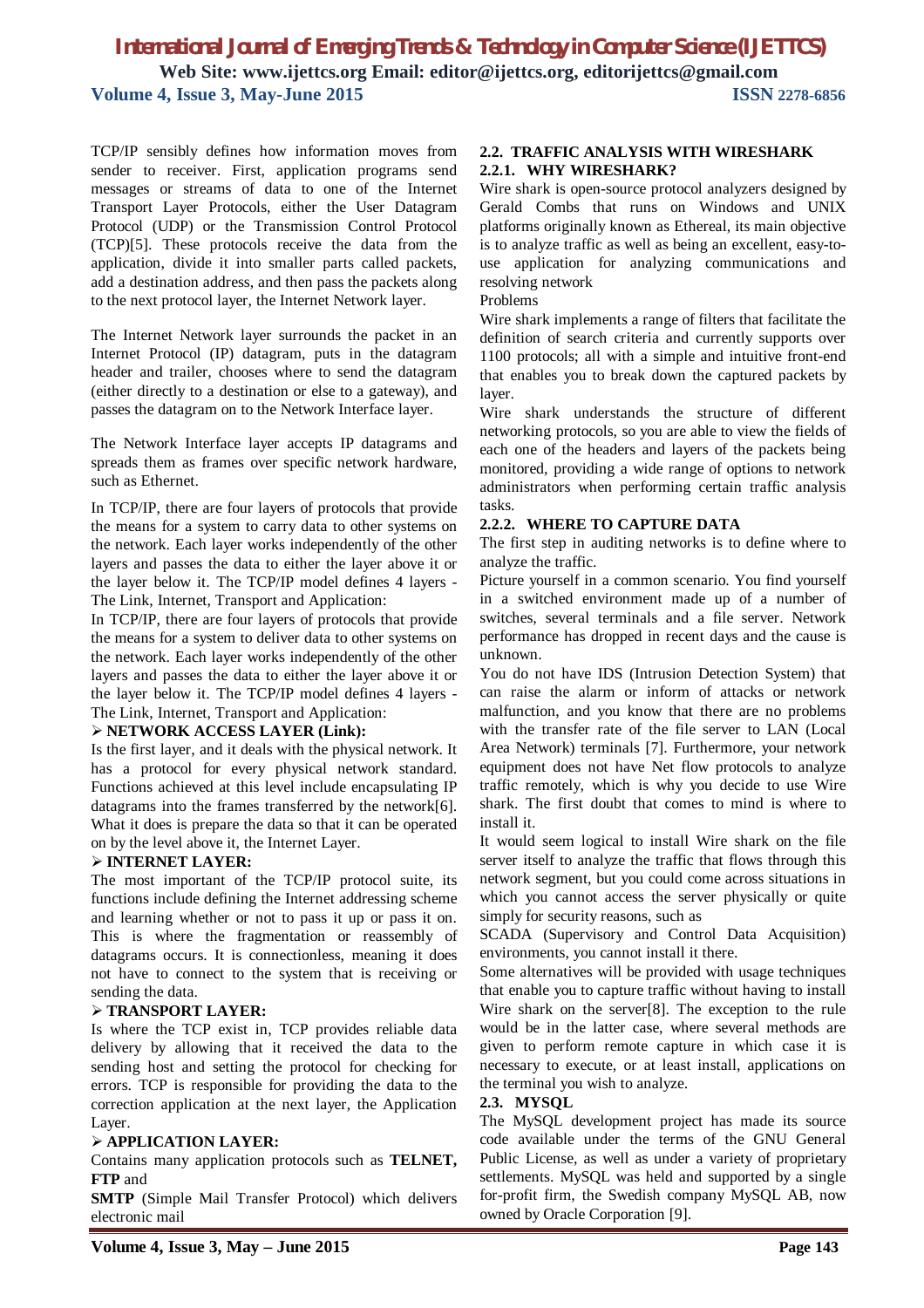MySQL is a standard choice of database for use in web applications, and is a central component of the widely used LAMP open source web application software stack.

LAMP is an acronym for "Linux, Apache, MySQL, Perl / PHP / Python[10]." Free-software-open source projects that require a full-featured database management system often use MySQL.

### **2.4 PHP**

Stands for Hypertext Preprocessor

PHP is an HTML-embedded Web scripting language. [11] This means PHP code can be injected into the HTML of a Web page.

When a PHP page is accessed, the PHP code is read or parsed by the server the page exist in. The output from the PHP functions on the page is normally resumed as HTML code, which can be read by the browser. Because the PHP code is converted into HTML before the page is loaded, users cannot view the PHP code on a page. This make PHP pages protected enough to access databases and other secure information

### **2.5THE PROCESS SCENARIOS**

### **2.5.1. First Scenario**

As we mentioned above, we use the WIRESHARK in order to capture and store the requests on the main server. See figure 2



**Figure 2** Flow Chart

In the figure above, we can see the hacker that sends a finite of request to the server through a network.

The role of the wire shark is to capture and save these requestsin a (.PCAP) file that shows all the IP's that makes a request on the server and from which port.

When we collect these data, we will notice that it's unclear and unstructured data, and we can't analyze it well to know reach the hacker's IP and prevent it.See the figure 3

|                |     | <b>* The Wireshark Network Analyzer</b>                                                                  |                                 |                             |                       |                                              |                              |                                       |                                                                             | $\Box$ ex                |
|----------------|-----|----------------------------------------------------------------------------------------------------------|---------------------------------|-----------------------------|-----------------------|----------------------------------------------|------------------------------|---------------------------------------|-----------------------------------------------------------------------------|--------------------------|
|                |     | File Edit View Go Capture Analyze Statistics Help                                                        |                                 |                             |                       |                                              |                              |                                       |                                                                             |                          |
|                |     |                                                                                                          |                                 |                             |                       |                                              |                              |                                       | <b>無数条約 P E × 4 &amp; B   Q + + + + 3 + +   B   B   Q Q Q M   M B   B X</b> |                          |
| Y Filter:      |     |                                                                                                          |                                 |                             |                       |                                              | P Expression > Clear V Apply |                                       |                                                                             |                          |
| No             | Len | Time                                                                                                     | Source                          |                             | Destination           |                                              | Protocol                     | Info                                  |                                                                             |                          |
| 114            |     | 54 53, 550000                                                                                            | 207.183.142.87                  |                             |                       | 204.252.103.16                               | TCP                          |                                       | 1013 > 22 [FIN, ACK] Seg=3084 Ack=644 Win=                                  |                          |
| 115            |     | 60 53, 550000                                                                                            | 204.252.103.16                  |                             |                       | 207, 183, 142, 87                            | TCP                          |                                       | 22 > 1013 [ACK] Seq=644 Ack=3085 Win=16384                                  |                          |
| 116            |     | 60 53,550000                                                                                             | 204.252.103.16                  |                             |                       | 207, 183, 142, 87                            | TCP                          |                                       | 22 > 1013 [FIN, ACK] Seq=644 Ack=3085 Win=                                  |                          |
| 117            |     | 54 53, 550000                                                                                            | 207.183.142.87                  |                             |                       | 204.252.103.16                               | TCP                          |                                       | 1013 > 22 [ACK] Seq=3085 Ack=645 Win=32256                                  |                          |
| 118            |     | 342 53,920000                                                                                            | 204.252.103.79                  |                             |                       | 255, 255, 255, 255                           | <b>BOOTP</b>                 |                                       | [Packet size limited during capture]                                        |                          |
| 119            |     | 240 54, 210000                                                                                           |                                 |                             |                       | 00000000.00609739b071 00000000.fffffffffffff | <b>NMPI</b>                  |                                       | [Packet size limited during capture]                                        |                          |
| 120            |     | 189 54, 250000                                                                                           |                                 | 00:20:af:92:d4:5f           |                       | 03:00:00:00:00:01                            | SMB                          |                                       | [Packet size limited during capture]                                        |                          |
| 121            |     | 60 54, 650000                                                                                            |                                 | 08:00:4e:08:5d:56           |                       | 01:80:c2:00:00:00                            | <b>STP</b>                   |                                       | Conf. Root = 65535/08:00:4e:08:5d:56 Cost                                   |                          |
| 122            |     | 60 54, 710000                                                                                            | 207.183.142.87                  |                             |                       | 204.252.102.2                                | <b>POP</b>                   | Request: STAT                         |                                                                             |                          |
| 123<br>3.34    |     | 66 54, 710000<br>60.54.710000                                                                            | 204.252.102.2<br>207 102 142 07 |                             |                       | 207.183.142.87<br>304 353 103.3              | <b>POP</b><br>DOD.           | Response: +0K 2 3467<br>Dominate ITCT |                                                                             | ٠                        |
| $\overline{1}$ |     |                                                                                                          |                                 |                             |                       |                                              |                              |                                       |                                                                             | $\overline{\phantom{0}}$ |
|                |     |                                                                                                          |                                 |                             |                       |                                              |                              |                                       |                                                                             |                          |
|                |     | P Frame 122 (60 bytes on wire, 60 bytes captured)                                                        |                                 |                             |                       |                                              |                              |                                       |                                                                             |                          |
|                |     | P Ethernet II. Src: 00:c0:4f:c7:eb:c0 (00:c0:4f:c7:eb:c0). Dst: 00:00:0c:36:00:19 (00:00:0c:36:00:19)    |                                 |                             |                       |                                              |                              |                                       |                                                                             |                          |
|                |     | ♪ Internet Protocol, Src: 207.183.142.87 (207.183.142.87), Dst: 204.252.102.2 (204.252.102.2)            |                                 |                             |                       |                                              |                              |                                       |                                                                             |                          |
|                |     | v Transmission Control Protocol, Src Port: 22587 (22587), Dst Port: 110 (110), Seq: 29, Ack: 134, Len: 6 |                                 |                             |                       |                                              |                              |                                       |                                                                             |                          |
|                |     | Source port: 22587 (22587)                                                                               |                                 |                             |                       |                                              |                              |                                       |                                                                             |                          |
|                |     | Destination port: 110 (110)                                                                              |                                 |                             |                       |                                              |                              |                                       |                                                                             |                          |
|                |     | Sequence number: 29                                                                                      |                                 | (relative sequence number)  |                       |                                              |                              |                                       |                                                                             |                          |
|                |     | [Next sequence number: 35                                                                                |                                 | (relative sequence number)] |                       |                                              |                              |                                       |                                                                             |                          |
|                |     | Acknowledgement number: 134                                                                              |                                 |                             | (relative ack number) |                                              |                              |                                       |                                                                             |                          |
|                |     | Header length: 20 bytes                                                                                  |                                 |                             |                       |                                              |                              |                                       |                                                                             |                          |
|                |     | P Flags: 0x0018 (PSH, ACK)                                                                               |                                 |                             |                       |                                              |                              |                                       |                                                                             |                          |
|                |     |                                                                                                          |                                 |                             |                       |                                              |                              |                                       |                                                                             |                          |
| 0000           |     | 00 00 0c 36 00 19 00 c0                                                                                  |                                 | 4f c7 eb c0 08 00 45 00     |                       | 60E.                                         |                              |                                       |                                                                             |                          |
| 0010           |     | 00 2e 75 02 40 00 40 06 34 ba cf b7 8e 57 cc fc                                                          |                                 |                             |                       | $u.\emptyset.\emptyset. 4W$                  |                              |                                       |                                                                             |                          |
| 0020           |     | 66 02 58 3b 00 6e 6a 0f a9 ba a6 bd ae 90 50 18                                                          |                                 |                             |                       | $f. X: n$ , , ,                              |                              |                                       |                                                                             |                          |
| 0030           |     | 7d 78 3d cc 00 00 53 54 41 54 0d 0a                                                                      |                                 |                             |                       | $\{x = \ldots ST \text{ AT} \ldots$          |                              |                                       |                                                                             |                          |
|                |     | Sequence number (tcp.seg), 4 bytes                                                                       |                                 |                             |                       |                                              | P: 3632 D: 3632 M: 0         |                                       |                                                                             |                          |
|                |     |                                                                                                          |                                 |                             |                       |                                              |                              |                                       |                                                                             |                          |

**Figure3** Wire Shark Network Analyzer

As we notice in the figure the data saved in the (.PCAP) file by the wire shark, thus we work to clear these data and to make it easy to understand and analyze.

# **2.5.2. Second Scenario**

we discuss in the first scenario how the hacker send the requests to the server and the role of the wire shark in capturing saving these request in a (.PCAP) file, also we discover that the data is unclear, that's why we manipulate these data and worked to make it easy to understand and analysis.

We use the wire shark to export the data from the (.PCP) file as an XML file, and then we developed a PHP code in order to take the data from the XML file and insert them to MYSQL table as a structured data. See the figure 4



**Figure 4**Data Transformation Mechanism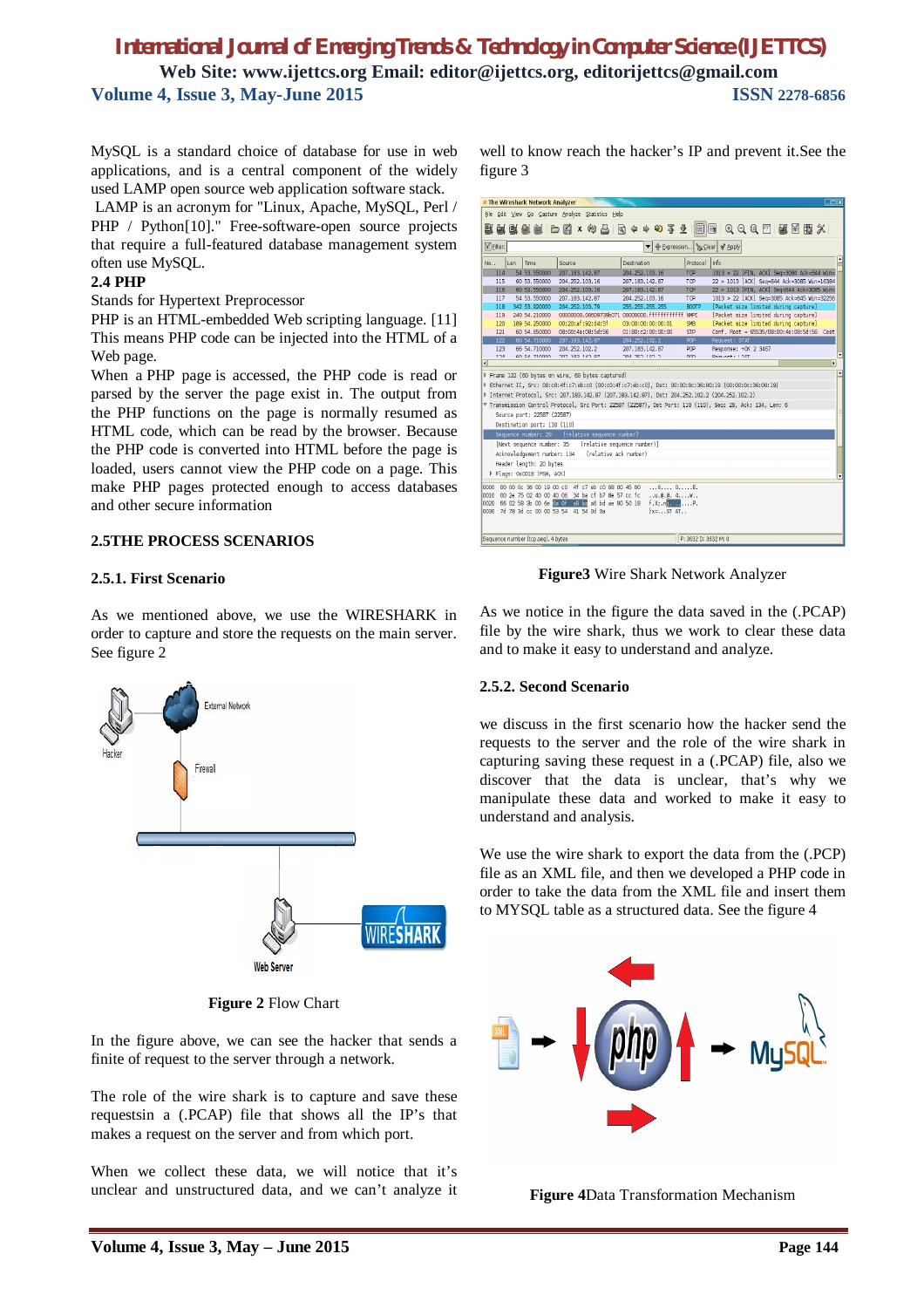We notice in the figure how the PHP code manipulates the data from the XML file and insert them to the MYSQL table.

In the MYSQL table, the data become structure, easy to read and understand, and also we create a MYSQL trigger on the table to manipulate the data inserted to the table and starts structured the IP's and count the hits of each IP.

**HITS:**number of request done by the IP.See the Figure 5



**Figure 5** MYSQL Table

After this step, we notice that the data become easier to understand and structure, thus we create a simple website in order to structure the analysis step, let's take a look about the role of the web page.



# **Figure 6** Login page

The first page contains username and password to access it.See the Figure 6

In the second page we will see all the IP's that reaches the average number of hits (2000 hits) among one day (24 hours), then the admin will take the decisions.

| <b>IP Address</b> | Hits | Action |  |
|-------------------|------|--------|--|

Locout



The admin can:See the Figure 7

**.Block:** admin can block the IP's that reaches the average numbers of hits, and insert them into theblacklist table in the database, also in structure way.

**.Safe:** admin can save the IP's from blocking, by inserting them into the safe table in the database.

**.Details:** admin can see all the information of the IP's (location, company name)

# **2.6 Result and Discussion**

As we discussed before the main aim of this work that is all about transform the unclear data saved by the honeypot, into clear and structured data that can be analyzed and managed by the MYSQL queries. See the figure 5

After we finish the capturing phase, we noticed that the data saved by the honey pot is unclear and can't be managed; we use a PHP script to transfer the data from the (.PCAP) file into a specific MYSQL table[12].

In MYSQL; data become structured, clear and can be managed by MYSQ queries, thus we can start the analysis phase by making (2000 hits) among one day (24 hours) as a threshold for our system protocol that helps to determine the request IP of the hacker.

We create the protocol and present the result on a web interface by a PHP code that can access the MYSQL table, Moreover, we create some function to the user that give him all the rights to take his own decisions, and help him to know for whom this IP belongs to.

As a result, the main task in network analyzer is control and regulates the huge size of network packets capture[13]. Thus we focused on some specific attacks on TCP/IP protocol and have tested our approach on a two packet capture files from a victim system.